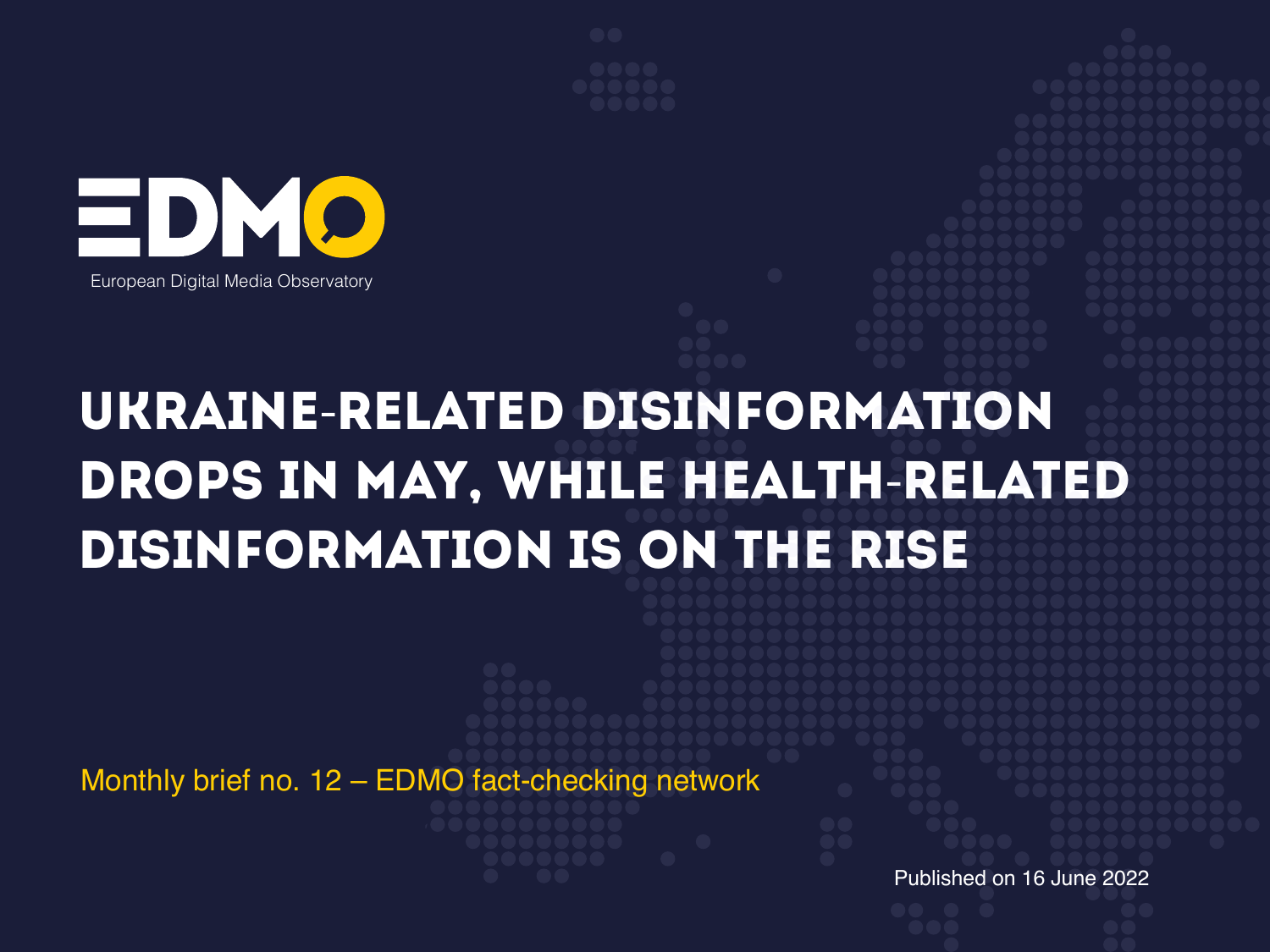

## DETECTED DISINFORMATION RELATED TO UKRAINE SIGNIFICANTLY DECLINES IN EUROPE



The 25 organizations\* part of the EDMO fact-checking network that contributed to this brief published a total of 1.415 fact-checking articles in May 2022. Out of these articles, 430 (30%) focused on Ukraine-related disinformation.

After the record in [March](https://edmo.eu/fact-checking-briefs/#1645789434065-14f5328f-4517) (59%), and the lower but still relevant share in [April](https://edmo.eu/fact-checking-briefs/#1652683824455-504c0bad-6278) (43%), the percentage in May is a significant drop: when the main topic of disinformation was the pandemic, these briefs never [recorded](https://edmo.eu/fact-checking-briefs/) such a drastic decline, not until a new main topic of disinformation arised (namely, the war in Ukraine itself).

This drop can be interpreted as a sign that the attention in the European media and public opinion towards the situation in Ukraine is progressively diminishing.

*\* Organizations that contributed to this brief: AFP, Correctiv,*  Delfi, Demagog (PI), Eesti Päevaleht, EFE Verifica, Ellinika Hoaxes, Eurocomunicare, Faktisk, Factcheck Vlaanderen, Källkritikbyrån, Knack Magazine, Les Surligneurs, Maldita, Mimikama, Nieuwscheckers, Newtral, Ostro, PagellaPolitica/Facta, Polìgrafo, Re:Baltica, The Journal Fact-Check, TjekDet, Verificat, VerificaRTVE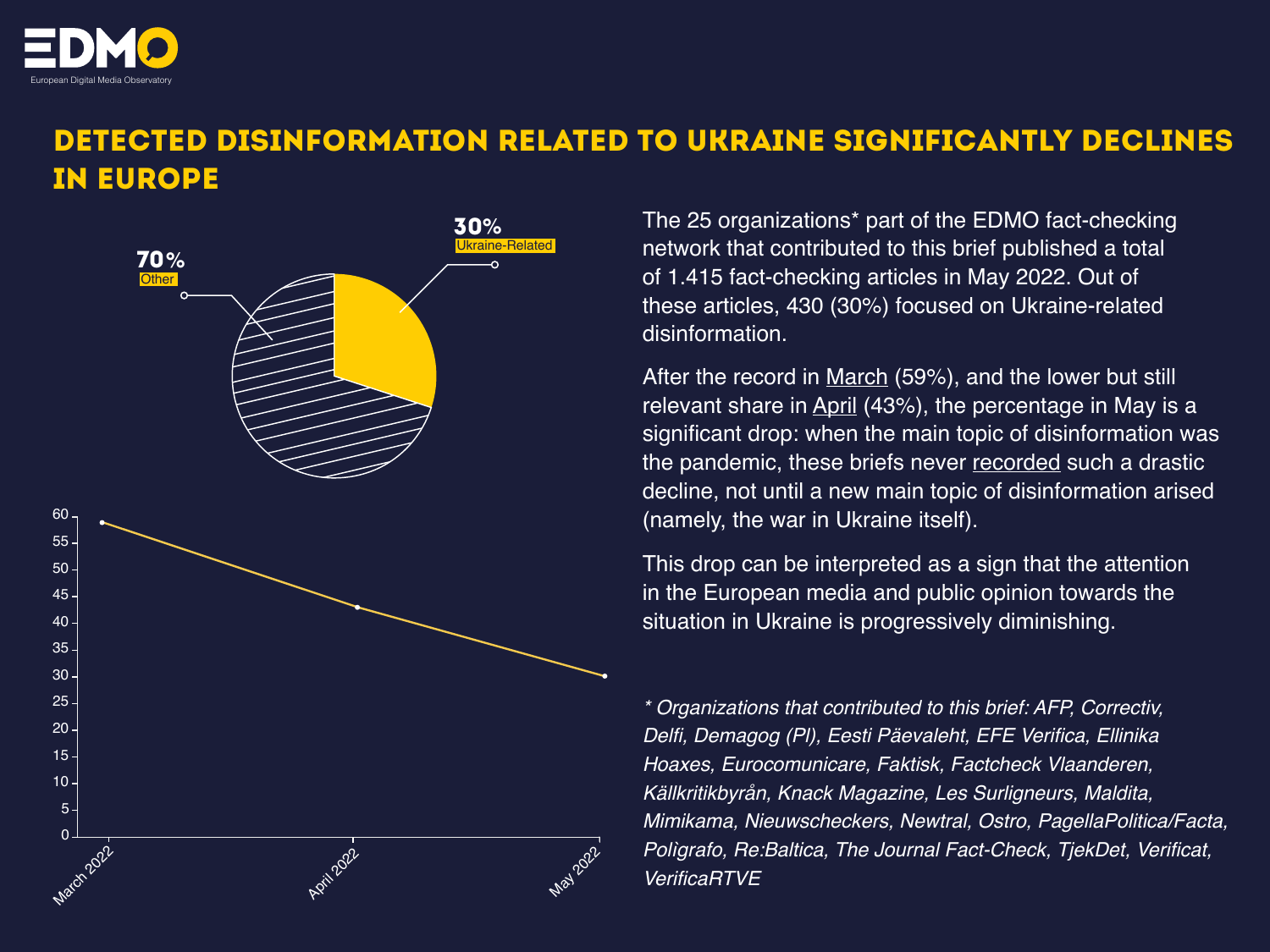

#### COVID**-**19**-**RELATED DETECTED DISINFORMATION IN MAY SLIGHTLY INCREASES

Out of the 1.415 factchecking articles published in May by the 25 organizations\* part of the EDMO fact-checking network that contributed to this brief, 156 (11%) focused on COVID-19 related disinformation. The percentage is slightly higher than the ones [recorded](https://edmo.eu/fact-checking-briefs/#1645789434065-14f5328f-4517) in the first two months of the war in Ukraine.

### Rugber 2022 - November 2022 - January 2022 - Kebuary 2022 - Napis 2022 - Napis 2022 July 2021 June 2021 0 50 40 30 20 10 5 55 45 35 25  $15 -$

#### ■ % of COVID-19 related disinformation on **total disinformation**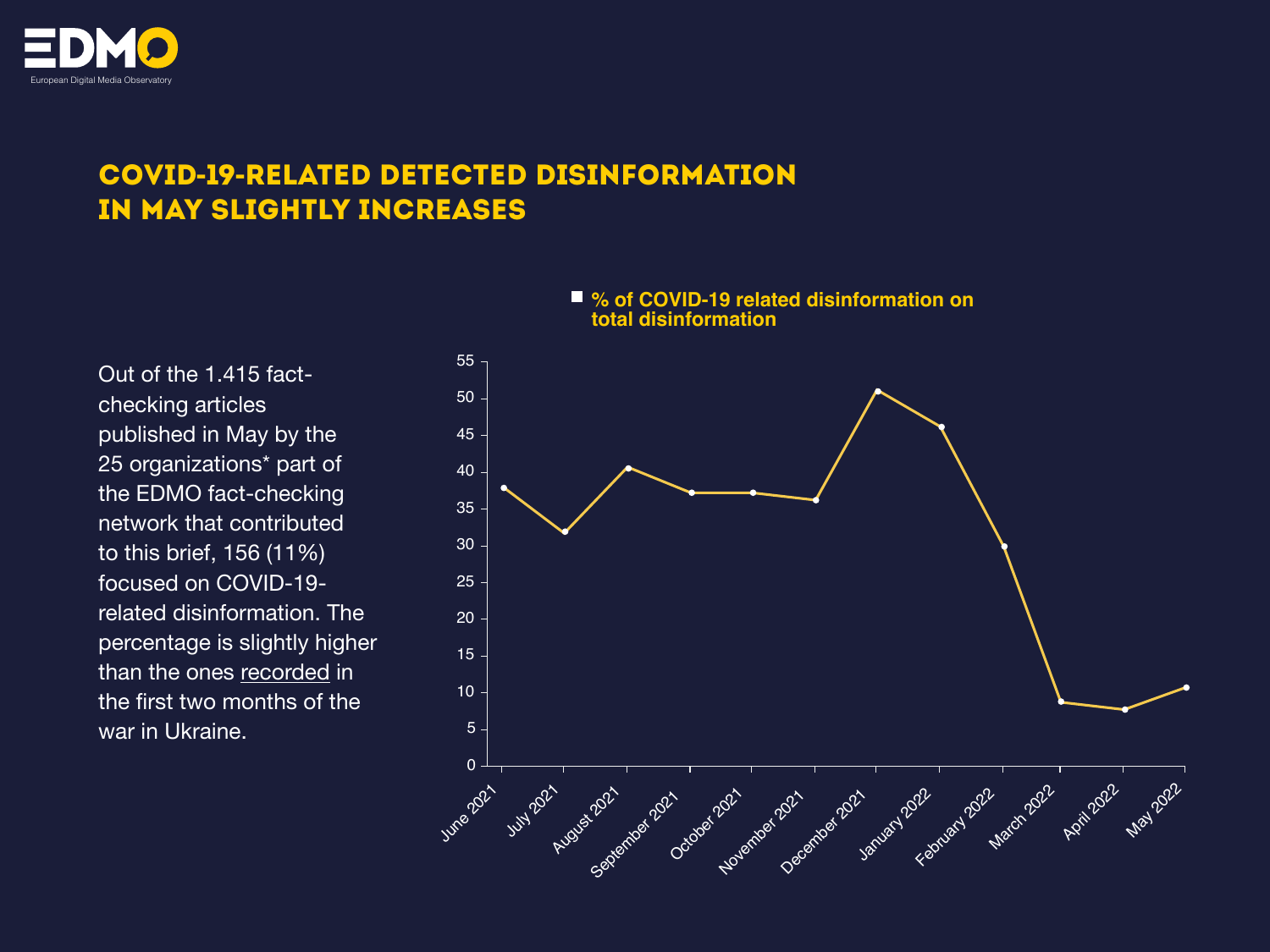

#### IN MAY, OTHER HEALTH**-**RELATED TOPICS BECAME ALSO TARGETS OF DISINFORMATION



Monkeypox-related disinformation has been detected as massive spread all across Europe: relating it to COVID-19 [\(e.g.](https://www.lakmusz.hu/a-szakertok-szerint-lehetetlen-hogy-az-astrazeneca-covid-oltasa-miatt-jelent-volna-meg-a-majomhimlo-europaban/) "Monkeypox is caused by the COVID-19 vaccines"), in the context of conspiracy theories  $(e.g.,)$  $(e.g.,)$ , in order to attack LGBTQ+ communities  $(e.g.,)$  $(e.g.,)$ , to promote miraculous medicines  $(e.g.,)$ , to attack Bill Gates  $(e.g.,)$ and others.



The World Health Organization (WHO) was the target of disinformation in many European countries in the frame of conspiracy theories [\(e.g.](https://www.ellinikahoaxes.gr/2022/05/18/poland-sweden-norway-sue-europe-chemtrails-disinformation/)) and, especially in Eastern European [\(e.g.](https://www.tjekdet.dk/faktatjek/who-kan-ikke-tvinge-alverdens-lande-til-indfoere-vaccinepas-og-krav-om-mundbind-med)) countries and in Denmark (e.g.), for an alleged attempt to deprive the States of their sovereignty in case of future pandemics.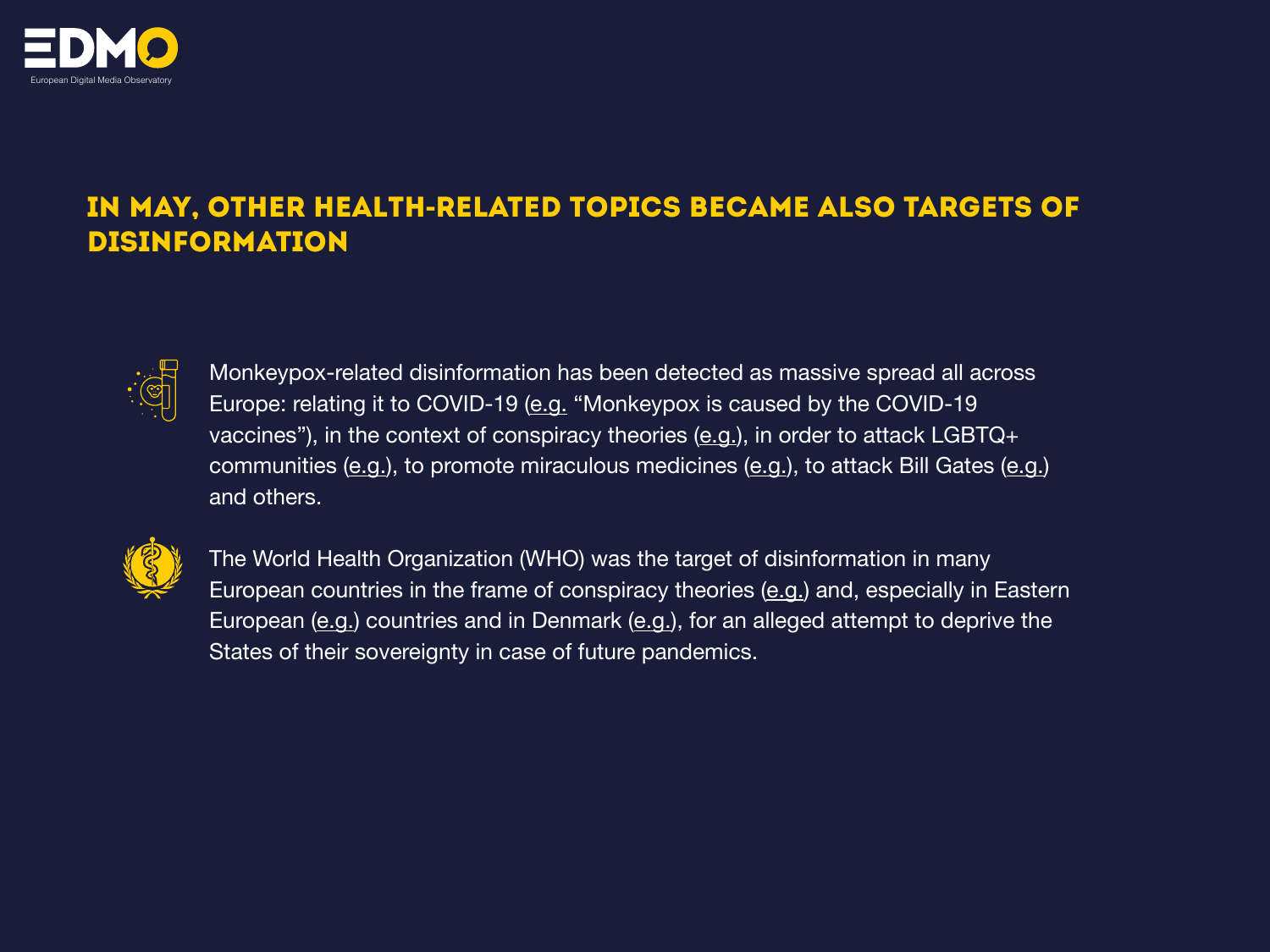



#### THE five FALSE STORIES WITH THE WIDEST CIRCULATION IN THE EU IN MAY, BASED ON THE FACT-CHECKERS**'** REPORTS, WERE:

- Finland is moving military equipment to its Eastern border with Russia  $(e.g.)$  $(e.g.)$
- Hitler had Jewish origins (Lavrov's claim) ([e.g.\)](https://www.15min.lt/naujiena/aktualu/pasaulis/adolfo-hitlerio-zydiskos-kilmes-misles-atsakyma-senele-nusinese-i-kapus-57-1675110)
- ▲ The Ukrainian group Kalush Orchestra made the Nazi salute at the Eurovision song contest [\(e.g.](https://maldita.es/malditobulo/20220517/ucrania-eurovision-saludo-nazi/))
- $\star$  The massacre in Uvalde, Texas, was carried out by a transgender woman ([e.g.](https://mailchi.mp/thejournal/theres-no-going-back-august-factcheck-631230))
- Bill Gates foresaw a pandemic of monkeypox virus ([e.g.\)](https://www.faktisk.no/artikler/jyy86/her-er-konspirasjonsteoriene-om-apekopper)

The false stories about electoral fraud in France, [detected](https://edmo.eu/fact-checking-briefs/#1645789434065-14f5328f-4517) in the previous brief covering April 2022, have been circulating also in May in at least 10 European countries: Poland, Belgium, Portugal, Croatia, Greece, Germany, Austria, Romania, Finland, Netherlands.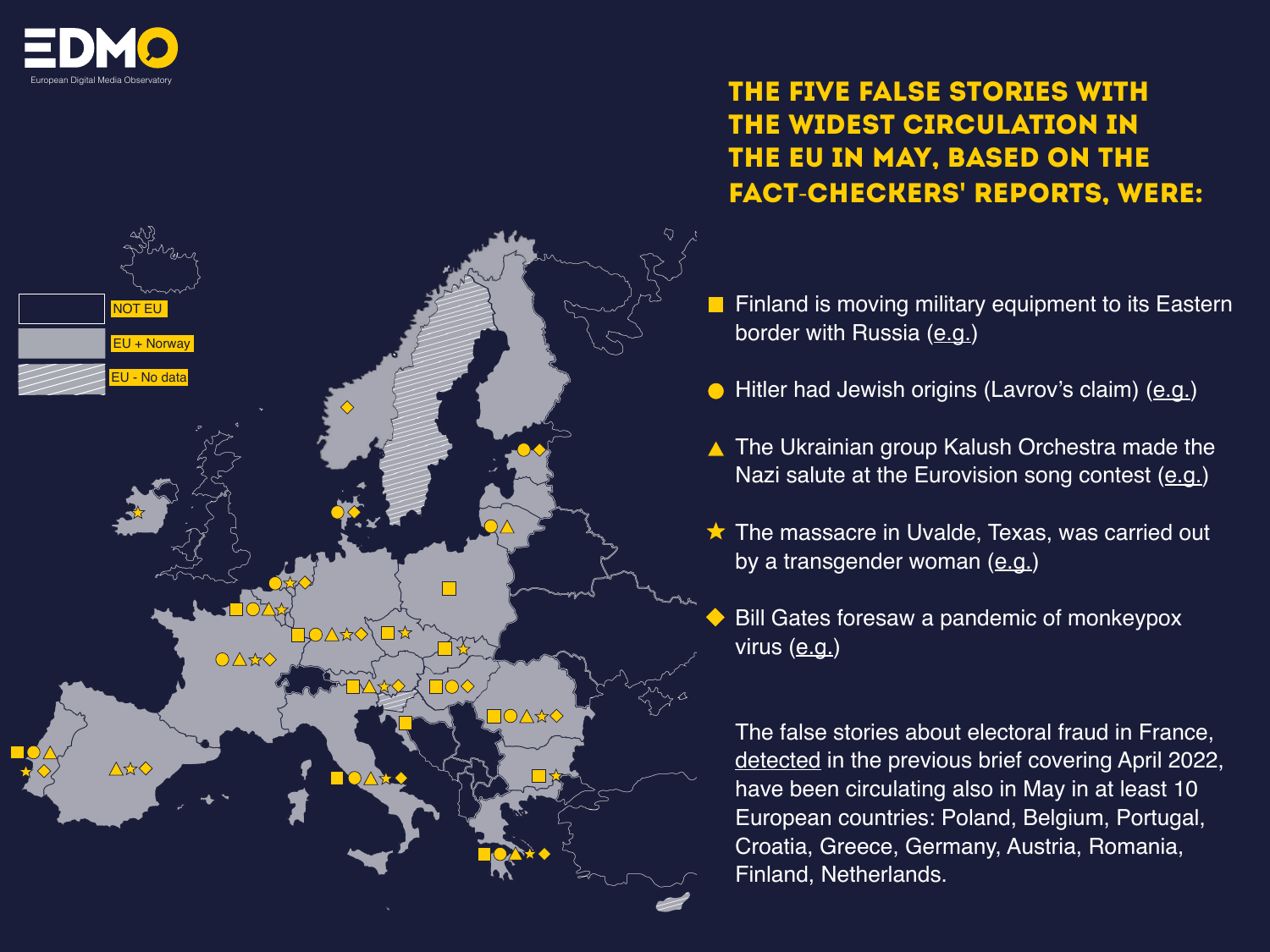

#### UKRAINE-RELATED DISINFORMATION DETECTED IN EUROPE FOCUSES MOSTLY ON UKRAINIAN REFUGEES

Despite the decrease in the volume of Ukraine related disinformation, the narratives identified in the previous briefs continue to [circulate](https://edmo.eu/weekly-insights/) in Europe. In May one primary target emerged: Ukrainian refugees.

This narrative has two main sub-narratives:

- Ukrainian refugees are violent ([e.g.](https://demagog.org.pl/analizy_i_raporty/10-zasad-jak-radzic-sobie-z-dezinformacja-o-przestepczosci-cudzoziemcow/)), spoiled [\(e.g.](https://fakty.afp.com/doc.afp.com.32BJ4DZ)) and fascists (e.g.)
- Ukrainian refugees receive preferential treatment ([e.g.](https://correctiv.org/faktencheck/2022/05/13/nein-fluechtlinge-aus-der-ukraine-bekommen-in-deutschland-nicht-zehn-jahre-frueher-rente-als-deutsche/))

Inverting the perspective, there is a narrative – less widespread than the previous one – that exploits Ukrainian refugees to attack European nations and governments, accused of mistreating Ukrainians ([e.g.\)](https://rus.delfi.ee/statja/120008215/pravda-li-chto-velikobritaniya-planiruet-deportirovat-ukrainskih-bezhencev-v-ruandu) or discriminating against them  $(e.g.)$  $(e.g.)$  $(e.g.)$ .

Other widespread false news about the situation in Ukraine were about the presence (and capture) of U.S. officials on the ground ([e.g.](https://faktantarkistus.afp.com/doc.afp.com.329E2KX)), about Zelensky's drug addiction ([e.g.\)](https://factuel.afp.com/doc.afp.com.329R2LG), Bucha's massacre being staged (e.g.) and Nazi-sympathies of Ukraine's allies ([e.g.\)](https://faktencheck.afp.com/doc.afp.com.329X8UT).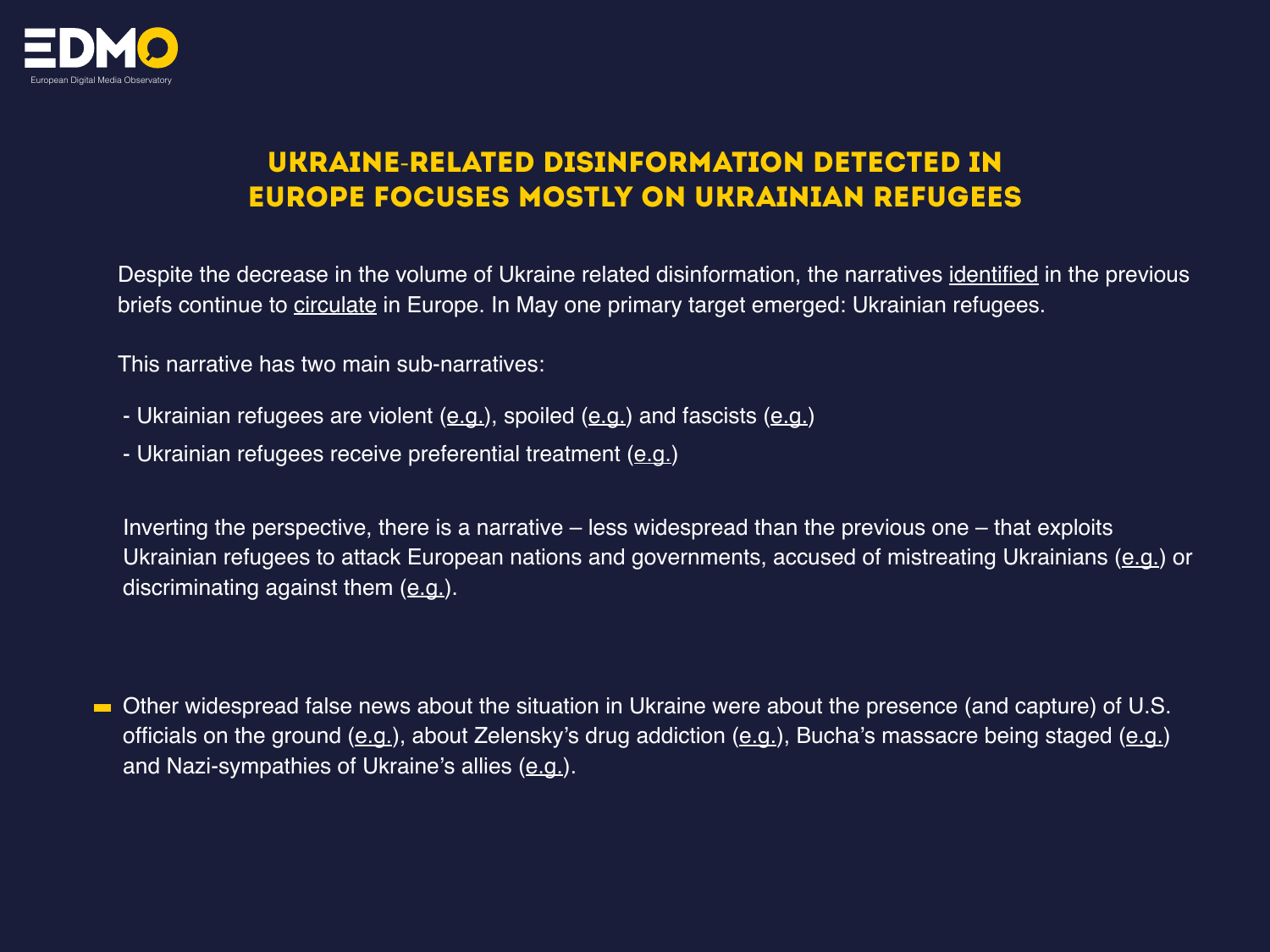

#### THE MOST SIGNIFICANT VERIFIED DISINFORMATION STORIES AT THE NATIONAL LEVEL:





The President of the European Commission Ursula von der Leyen will abolish the right of [veto](https://www.tjekdet.dk/faktatjek/hvad-er-der-med-den-eu-vetoret-som-kommissionsformanden-afviser-ville-droppe) in the defense field



SS General Fritz von Scholz is the grandfather of German Chancellor Olaf [Scholz](https://www.knack.be/factcheck/factcheck-nee-de-duitse-bondskanselier-olaf-scholz-is-niet-de-kleinzoon-van-een-ss-generaal/)



A single [eruption of the](https://facta.news/antibufale/2022/06/09/uneruzione-delletna-non-produce-10mila-volte-la-quantita-di-co2-rilasciata-dallumanita-in-tutta-la-sua-esistenza/)  **[Etna volcano](https://facta.news/antibufale/2022/06/09/uneruzione-delletna-non-produce-10mila-volte-la-quantita-di-co2-rilasciata-dallumanita-in-tutta-la-sua-esistenza/) in Sicily** put more than 10,000 times the CO2 into the atmosphere than mankind has produced in its entire time on Earth



European Union banned crown [symbols f](https://www.thejournal.ie/factcheck-crown-pint-glass-banned-eu-rules-5777946-May2022/)rom featuring on beer glasses in Britain